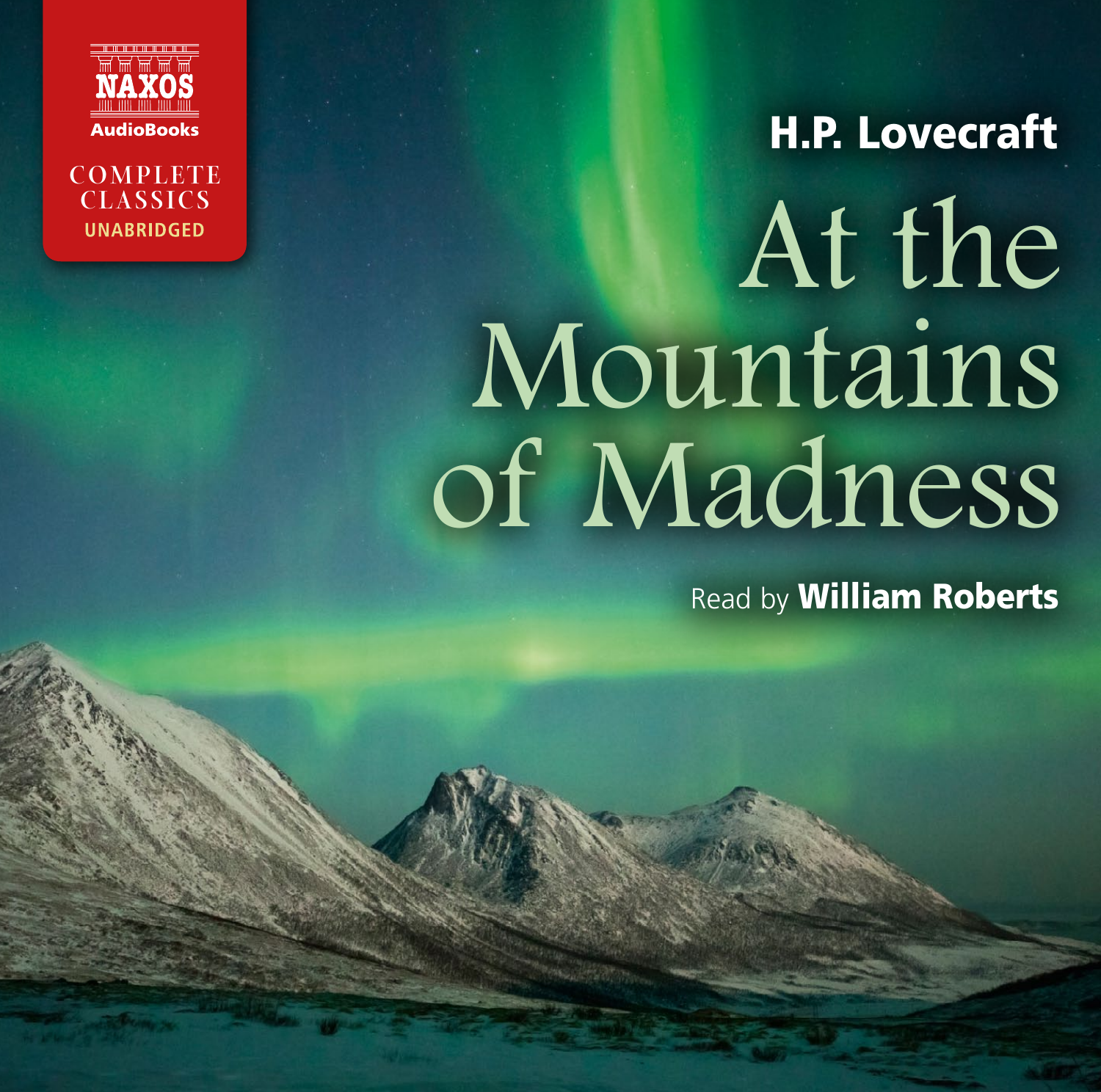| $\overline{1}$ | I: I am forced into speech because men of science                                                                                                | 9:16  |
|----------------|--------------------------------------------------------------------------------------------------------------------------------------------------|-------|
| $\overline{2}$ | As the newspapers told, we sailed from Boston Harbor                                                                                             | 10:02 |
|                | 3 Wireless reports have spoken of the breathtaking                                                                                               | 8:01  |
| $\overline{4}$ | II: Popular imagination, I judge, responded actively                                                                                             | 11:28 |
| 5 <sub>1</sub> | In the morning I had a three-cornered wireless talk with Lake                                                                                    | 8:23  |
|                | 6 Lake was not content to let his first message stand                                                                                            | 6:09  |
| $\overline{7}$ | 11.30 P.M. Attention, Dyer, Pabodie, Douglas.                                                                                                    | 8:02  |
|                | The sensations of Pabodie and myself at receipt                                                                                                  | 12:04 |
|                | 8 The sensations of Pabodie and myself at recei<br>9 <b>III:</b> None of us, I imagine, slept very heavily                                       | 9:42  |
| $\frac{10}{2}$ | This mood undoubtedly served to aggravate my reaction                                                                                            | 7:54  |
| 11             | It was approximately 4 P.M., after wide plane cruising                                                                                           | 10:05 |
|                | $12$ IV: It is only with vast hesitancy and repugnance                                                                                           | 10:54 |
|                | $\overline{13}$ In spite of all the prevailing horrors, we were left                                                                             | 11:29 |
| 14             | <b>V:</b> I think that both of us simultaneously cried out                                                                                       | 8:57  |
| 15             | Looking back to our sensations, and recalling our dazedness                                                                                      | 9:56  |
| 16             | We crawled through one of the windows                                                                                                            | 8:04  |
|                | $\frac{17}{18}$ After a time we came across a row of windows<br>$\frac{18}{18}$ VI: It would be cumbrous to give a detailed, consecutive account | 5:22  |
|                |                                                                                                                                                  | 9:39  |
|                | <sup>19</sup> As I have said, all furniture and other movables were absent                                                                       | 8:47  |
|                | $\overline{20}$ VII: The full story, so far as deciphered, will eventually appear                                                                | 8:55  |
|                |                                                                                                                                                  |       |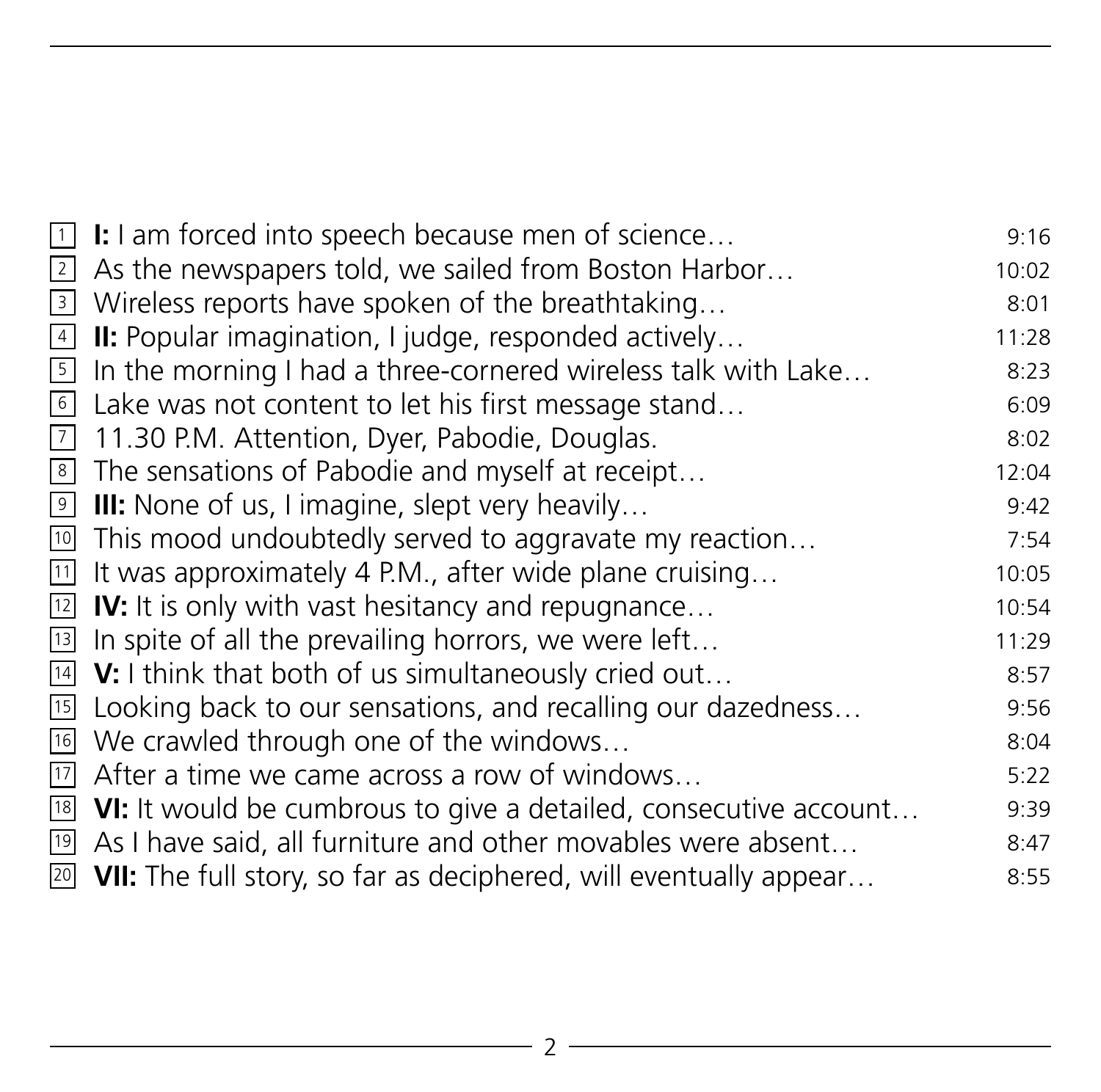| $\overline{21}$ Being nonpairing and semivegetable in structure                 | 8:07  |
|---------------------------------------------------------------------------------|-------|
| $\overline{22}$ They seem to have become peculiarly intractable                 | 7:10  |
| $\overline{23}$ VIII: Naturally, Danforth and I studied with a special interest | 11:28 |
| $\frac{24}{4}$ In the end it seems to have been the neighboring abyss           | 9:14  |
| $\overline{25}$ IX: I have said that our study of the decadent sculptures       | 10:04 |
| 26 But we could not convince each other, or even ourselves                      | 9:57  |
| $\overline{27}$ About 9.30 P.M., while traversing a long, vaulted corridor      | 6:20  |
| $\overline{28}$ <b>X:</b> Many people will probably judge us callous            | 10:02 |
| $\overline{29}$ Entering the tunnel we saw that its outline                     | 8:52  |
| <b>30 XI:</b> Still another time have I come to a place                         | 6:53  |
| $\overline{31}$ And now, when Danforth and I saw the freshly glistening         | 9:55  |
| $\overline{32}$ The fact that we survived and emerged                           | 7:36  |
| $\overline{33}$ XII: Danforth and I have recollections of emerging              | 7:44  |
| $\overline{34}$ All was well with the plane                                     | 6:47  |

**Total times: 5:03:40**

<u> 1980 - Johann Barbara, martin a</u>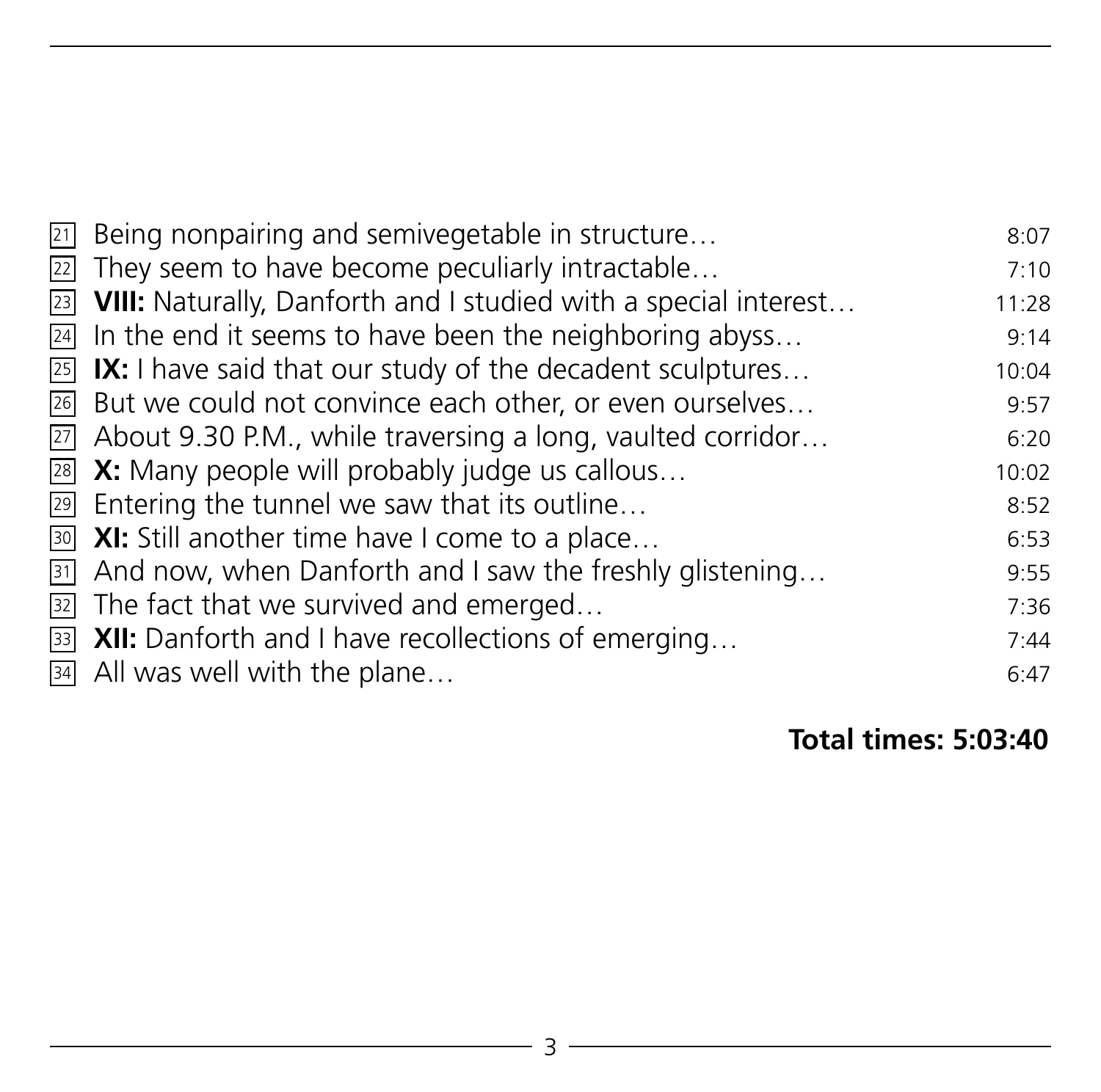# H.P. Lovecraft

(1890–1937)

# At the Mountains of Madness

*A certain atmosphere of breathless and unexplainable dread of outer, unknown forces must be present; and there must be a hint, expressed with a seriousness and portentousness becoming its subject, of that most terrible conception of the human brain – a malign and particular suspension or defeat of those fixed laws of Nature which are our only safeguard against the assaults of chaos and the daemons of unplumbed space.*

So wrote Howard Phillips Lovecraft of what was to be expected of his best work, at the same time showing us why he is regarded as a figure of such significance in the fields of science fiction, horror fiction, fantasy and weird fiction. Leaving the odious business of literary subgenres aside, Lovecraft is an enormously influential writer, a fact that would have astonished him during his lifetime, since for most of it he was almost completely unknown.

Lovecraft was a disturbed and damaged man. His father died when he was just five, after years in a mental institution, the collapse of his sanity perhaps brought on by neurosyphilis. The young Lovecraft went on to develop an unhealthily close relationship with his over-protective mother, who grew his hair long and dressed him as a girl. His mother was profoundly uncomfortable with the idea of physical intimacy, and made her son so aware of what she considered his physical shortcomings that it affected his relationships (such as they were) with all women, except his ever-present aunts. The maternal relationship almost permanently suffocated him until his mother died, admitted to the same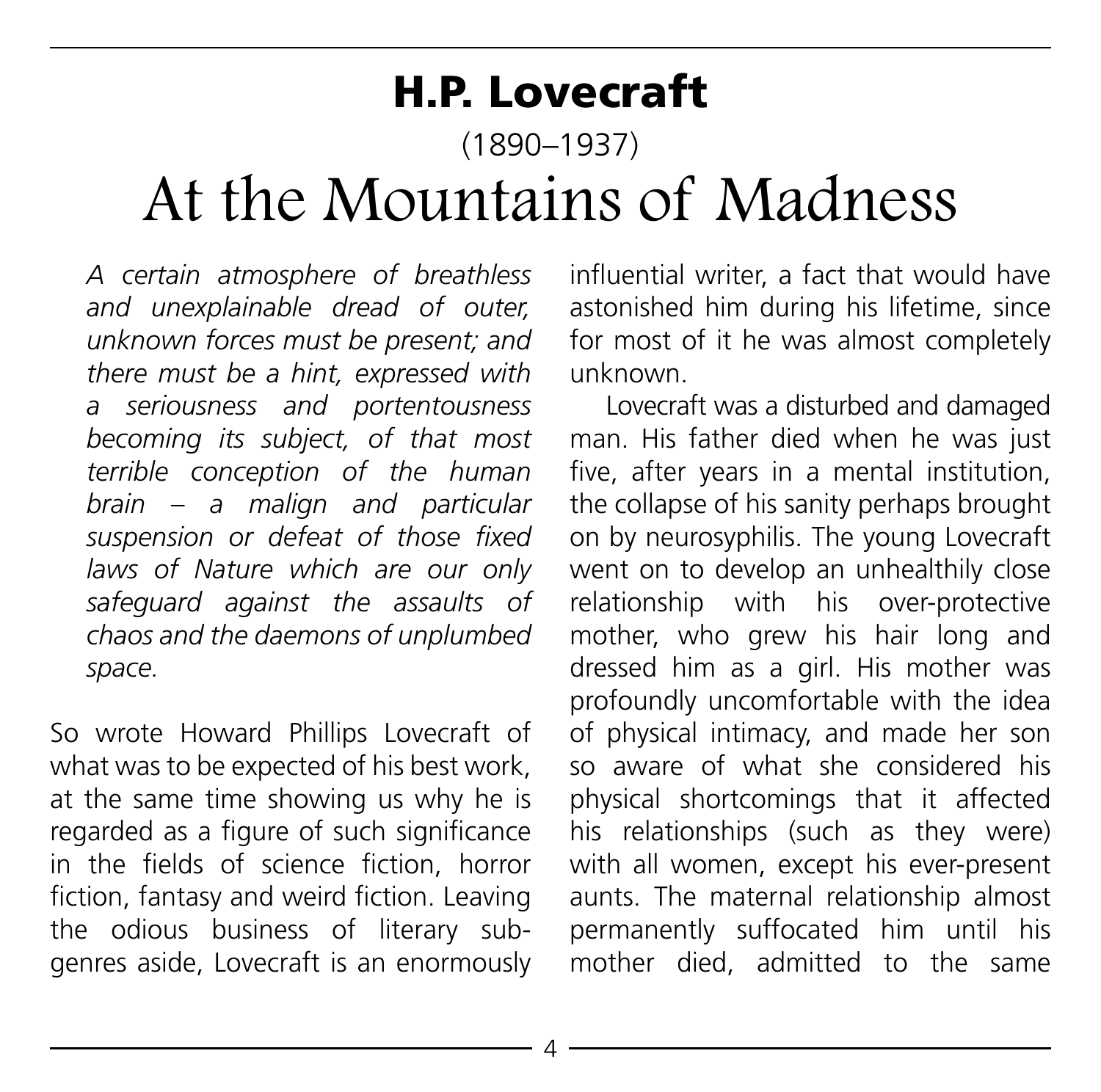mental institution as her husband, when Lovecraft was 31. He suffered all his life from night terrors, a condition in which the sufferer is suspended between wakefulness and sleep in a state of panicked alarm and cannot be awoken. It is perhaps not surprising that he himself had at least one nervous breakdown and, despite a brief marriage and stay in New York, lived most of his life with his aunts in the relative seclusion of Providence, Rhode Island. Here his innate conservatism, intellectual pursuits and largely unsuccessful literary work could be pursued with little interference.

His literature is deeply influenced by his understanding of old civilisations, astronomy and science. He was an extremely gifted child, affected deeply by the loss of his father. His family was well-off, thanks to the help of Lovecraft's grandfather, the wonderfully named Whipple Van Buren Phillips, and had claims to aristocratic links, with Lovecraft himself being deeply anglophilic. This grandfather, quite apart from standing *in loco paterfamilias*, encouraged his grandson's considerable reading ability,

and introduced him to some of the most formative works of Lovecraft's life: the *Arabian Nights*, Grimms' *Fairy Tales* and his own invented Gothic stories. Lovecraft developed his passion for reading, discovering Greek mythology as well as the sciences. His personal reading was not a result of his experiences at school, which were perfectly happy, but was explored during his frequent illnesses or on the occasions that his mother kept him out of school.

After Lovecraft's grandfather's death in 1904, the family suddenly found itself in very reduced circumstances, something Lovecraft would have to get used to over the years. The shock of losing his home and birthplace upset the extraordinarily sensitive and psychologically scarred young man so much that he considered suicide. Four years later, he suffered a nervous breakdown. But the imaginative world was to provide a panacea for the all-too-indigestible real one. It all started with a complaint to a story magazine. written in verse, which stirred up an angry conversation in the letters pages. The President of the United Amateur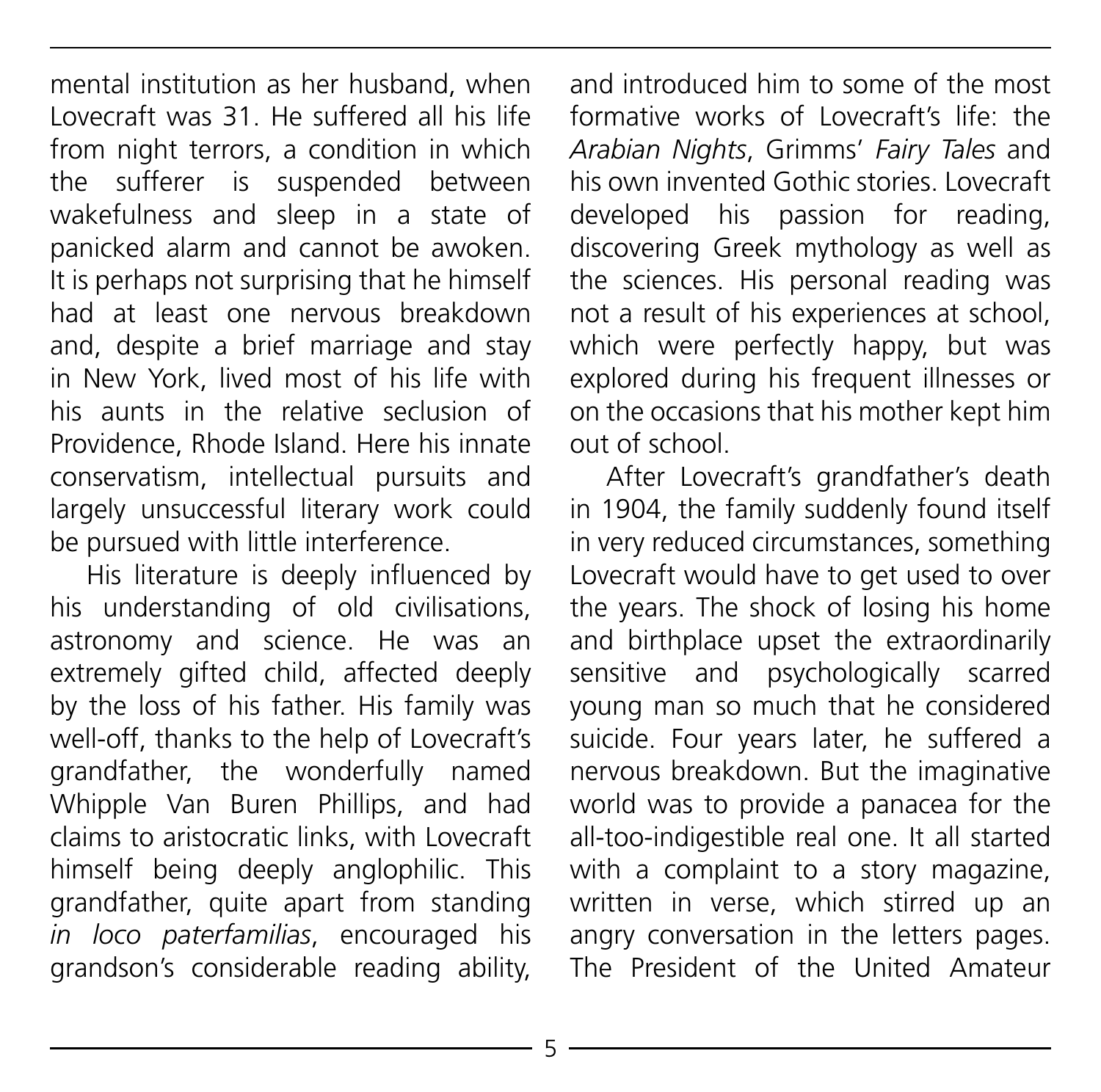Press Association spotted this, and Lovecraft was offered the chance to exercise his evident skills outside the hermetic existence he had been living. It was effectively a reprieve. He began to write: reviews, stories and ghost writing for others (including Harry Houdini at one point); as well as getting to know a wider circle of friends, with whom he would correspond at great length for the rest of his life.

His mother's health deteriorated, and she was hospitalised in 1919 before dying two years later. Three years after that, Lovecraft was married. It's a matter of debate as to whether the fact he married at all is any more surprising than that he married a Ukrainian Jew. Given the terrible repressions of his childhood, marriage itself might have seemed unlikely; and given his elitist, snobbish and racist nature, choosing a shop-owning Jewess made it even less likely. As a husband, he was 'entirely adequate sexually' according to his wife, Sonia Greene; but his move to New York to live with her put him at the centre of a world he could scarcely have comprehended. He had always been secluded, retreating, suppressed. New York was a kind of living symbol of the decadence of mankind writ large and very loud. There was also practically no money. Sonia's business had failed (she herself suffered a breakdown because of the financial worries) and Lovecraft's literary work was hardly earning anything. He determined to go home. But there the disparity between their social positions became all too clear. The aunts told Sonia that they (and Lovecraft) would not accept her working to support them. Snubbed and unable to find succour or a means of support from her husband, she left. The marriage was over.

However, something started in Lovecraft's imagination. Although some of the stories he had written before had been well-received, he had felt he was searching for his own voice - now he started to find it. *The Call of Cthulhu* was written between the end of 1926 and 1927, and the next few years saw the best of his work and the highest sum he was ever paid for an individual piece (\$240). But this paradoxical man seemed constitutionally incapable of recognising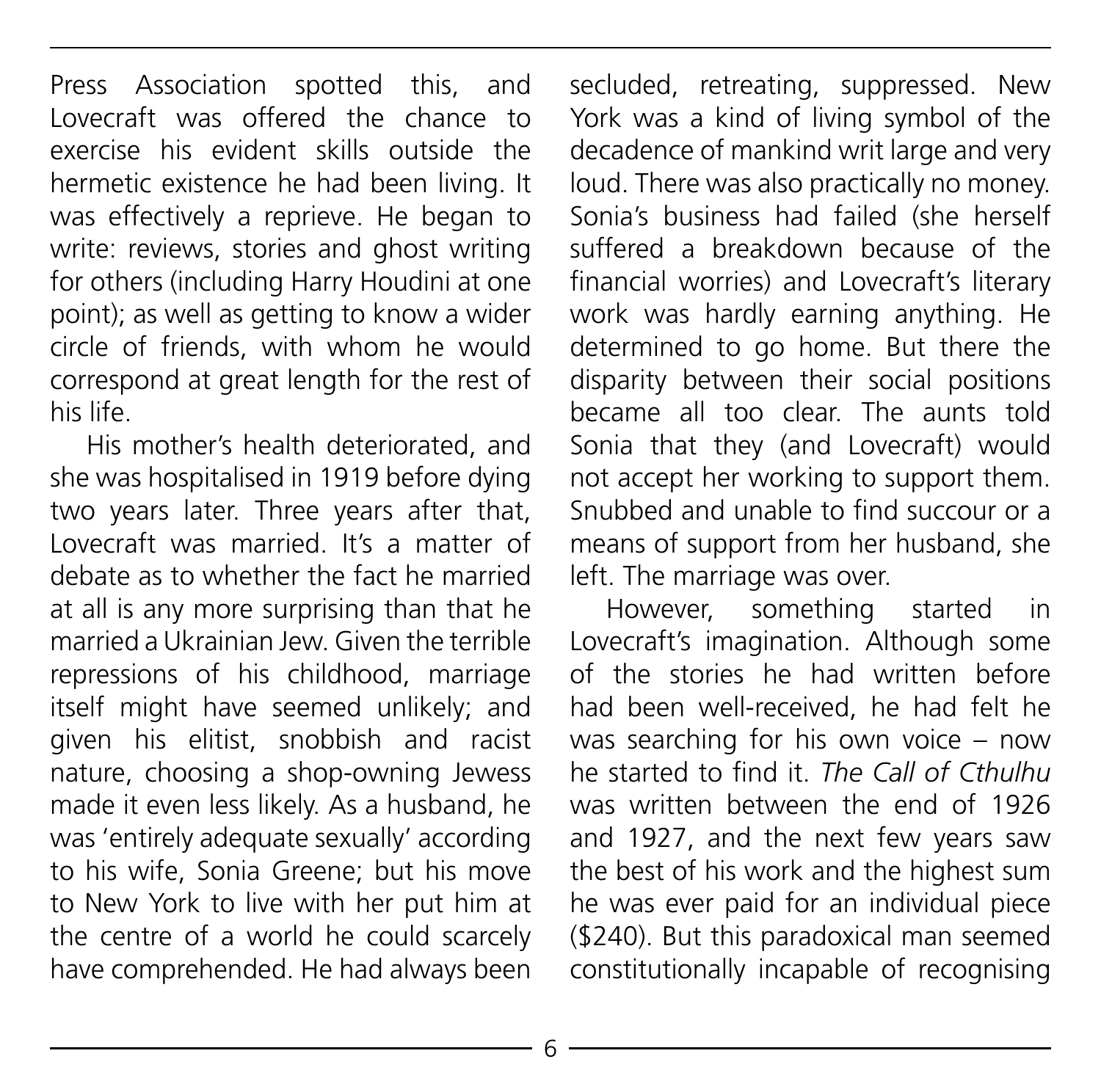good fortune, or grasping it when it occurred. Perhaps he was so beset by complexities that it never seemed like good fortune. He was troubled by money worries and tragedies until he died, and was equally incapable of recognising the fact that he needed to work for money – it seemed distasteful to him. But when his stories stopped selling, one of his aunts died and a close correspondent committed suicide, his health, always a frighteningly delicate matter, was eventually troubled by something much more mortal than debilitating nervous disorders. By the time he felt he had to have treatment, the intestinal cancer was too entrenched and it was too late. He died five days after being admitted to hospital; once again proving he was more damaged than he had thought.

*At the Mountains of Madness* was written in 1931, and the length of it  $-$  a novella – prevented publication in *Weird Tales*. Instead, it first appeared in 1936 in the February, March and April editions of *Astounding Stories*.

The story grew out of Lovecraft's longstanding interest in the Antarctic, (despite the writer's acute sensitivity to cold!) partly perhaps because it was largely unexplored and therefore an area where his imagination could work. Literary critics have suggested a number of sources which may have led to the basic plot, varying from scientific explorations (suggesting that the frozen region had a tropical past) to the literary forbears, including Poe (*The Narrative of Gordon Pym of Nantucket* concludes in the Antarctic) and Edgar Rice Burroughs. For some of his visual images, Lovecraft drew upon the illustrations of Gustave Doré.

*The Mountains of Madness* is widely regarded as one of Lovecraft's most successful and enduring works.

#### **Notes by Nicolas Soames**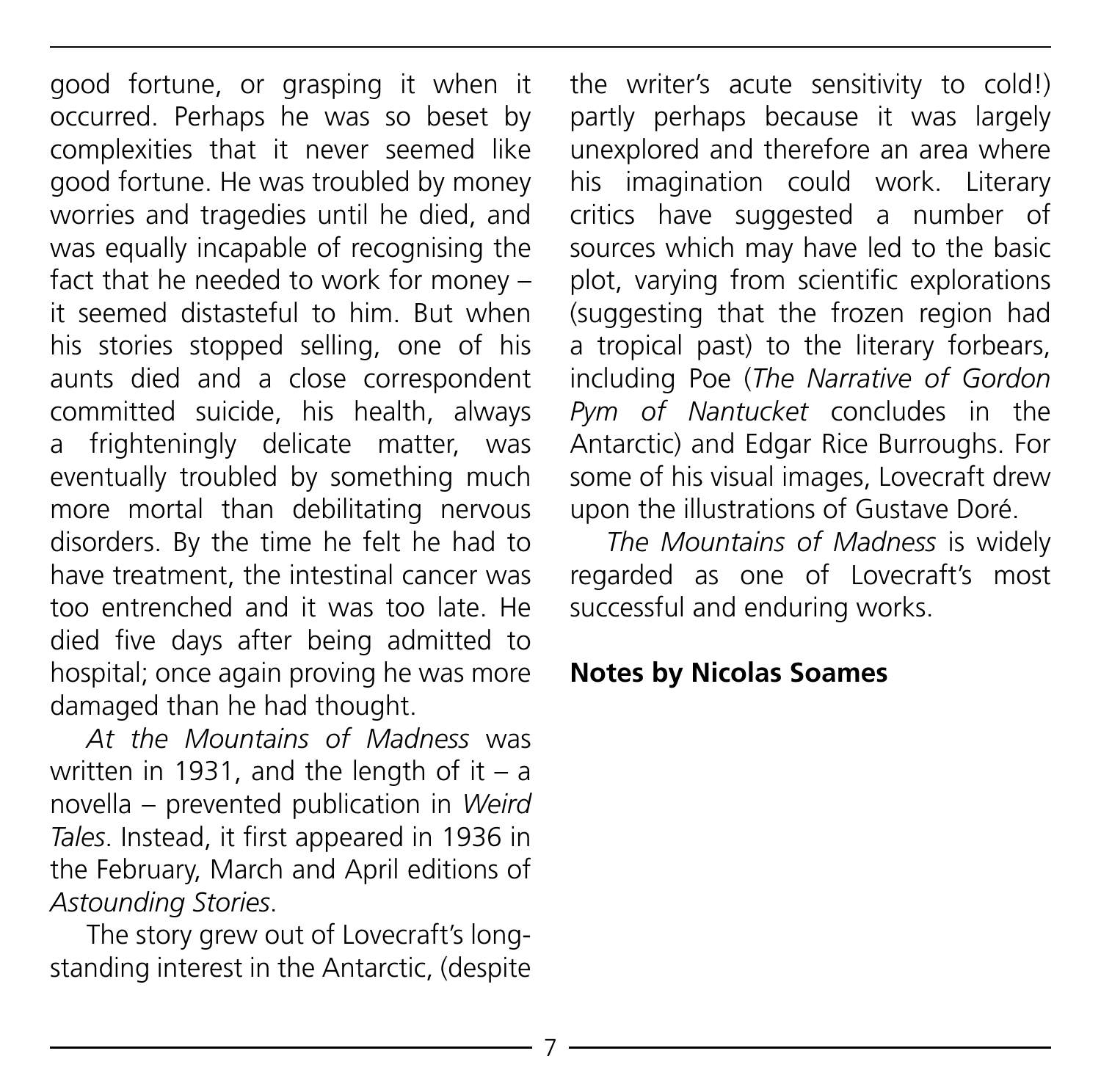

**William Roberts** has appeared extensively in TV, film and theatre, varying from *The Young Indiana Jones Chronicles* and *Navy Seals to Martin Chuzzlewit* and *A View to Kill*. He is also a familiar voice on radio and audiobooks, with numerous dramas and books to his credit. He has also read *The Fall of the House of Usher and Other Tales*, *Billy Budd* and *The Essential Edgar Allan Poe* for Naxos AudioBooks.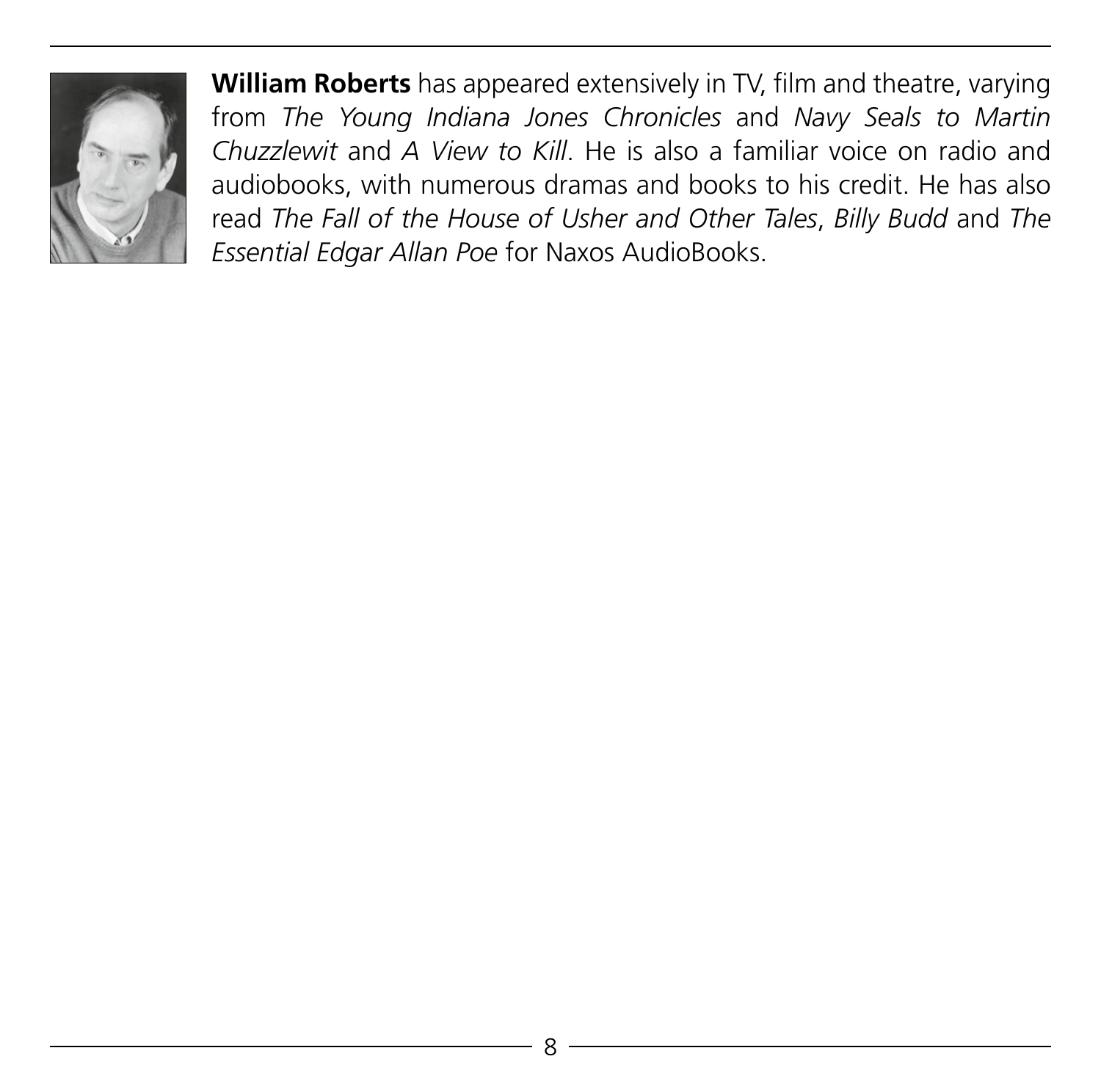#### **Credits**

Edited by Nicholas Paul Mastered by Sarah Butcher © Booklet: Naxos AudioBooks Ltd 2012

ALL RIGHTS RESERVED. UNAUTHORISED PUBLIC PERFORMANCE, BROADCASTING AND COPYING OF THESE COMPACT DISCS PROHIBITED.

Cover Design: Hannah Whale, Fruition – Creative Concepts using images courtesy of iStock

Booklet Design: Edilberto Villadolid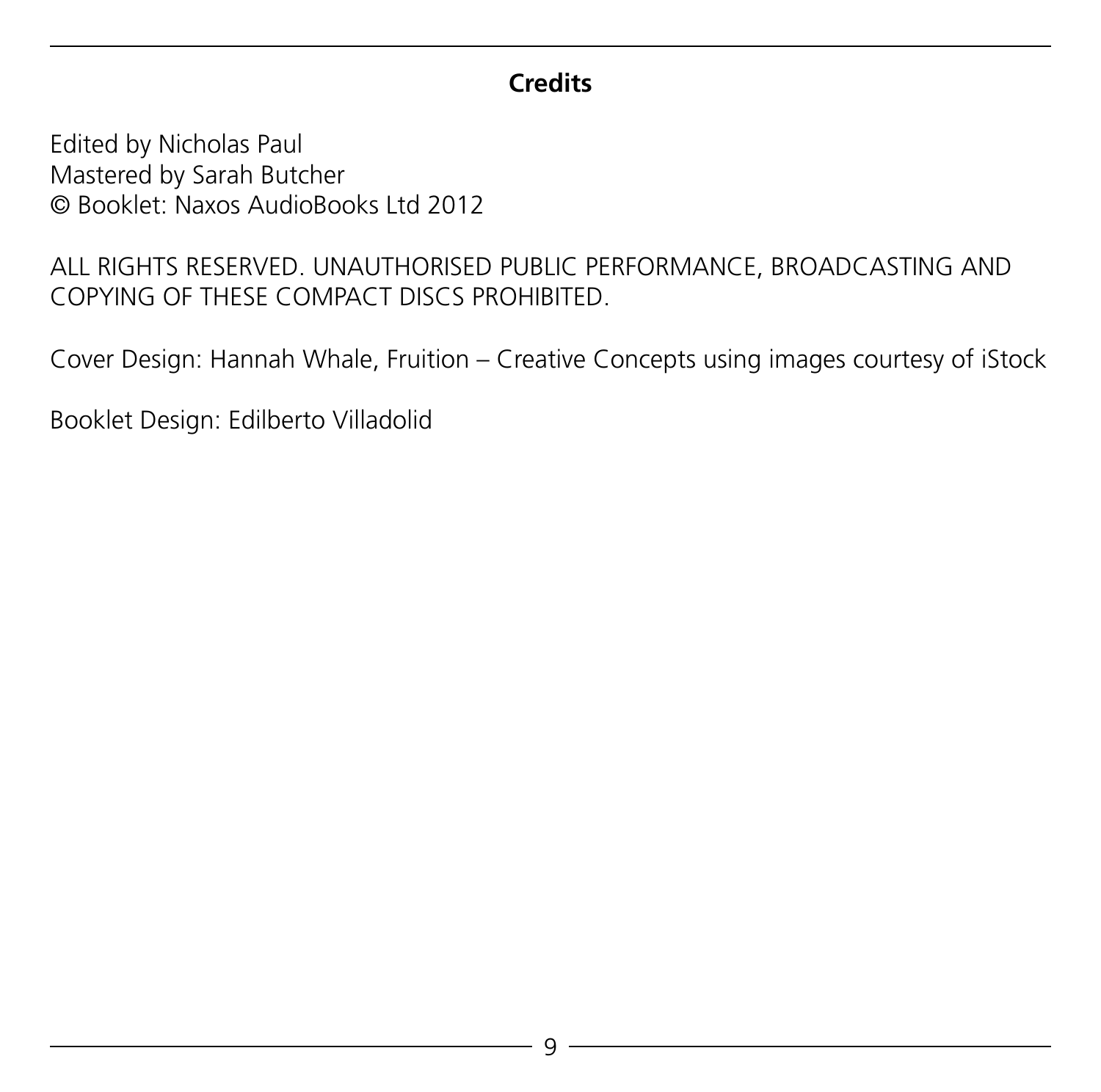### **Other works on Naxos AudioBooks**



**Frankenstein** (Shelley) ISBN: 9781843794493 Read by Daniel Philpott, Roger May and Jonathan Oliver



**Classic Ghost Stories** (Selections) ISBN: 9789626344590 Read by Stephen Critchlow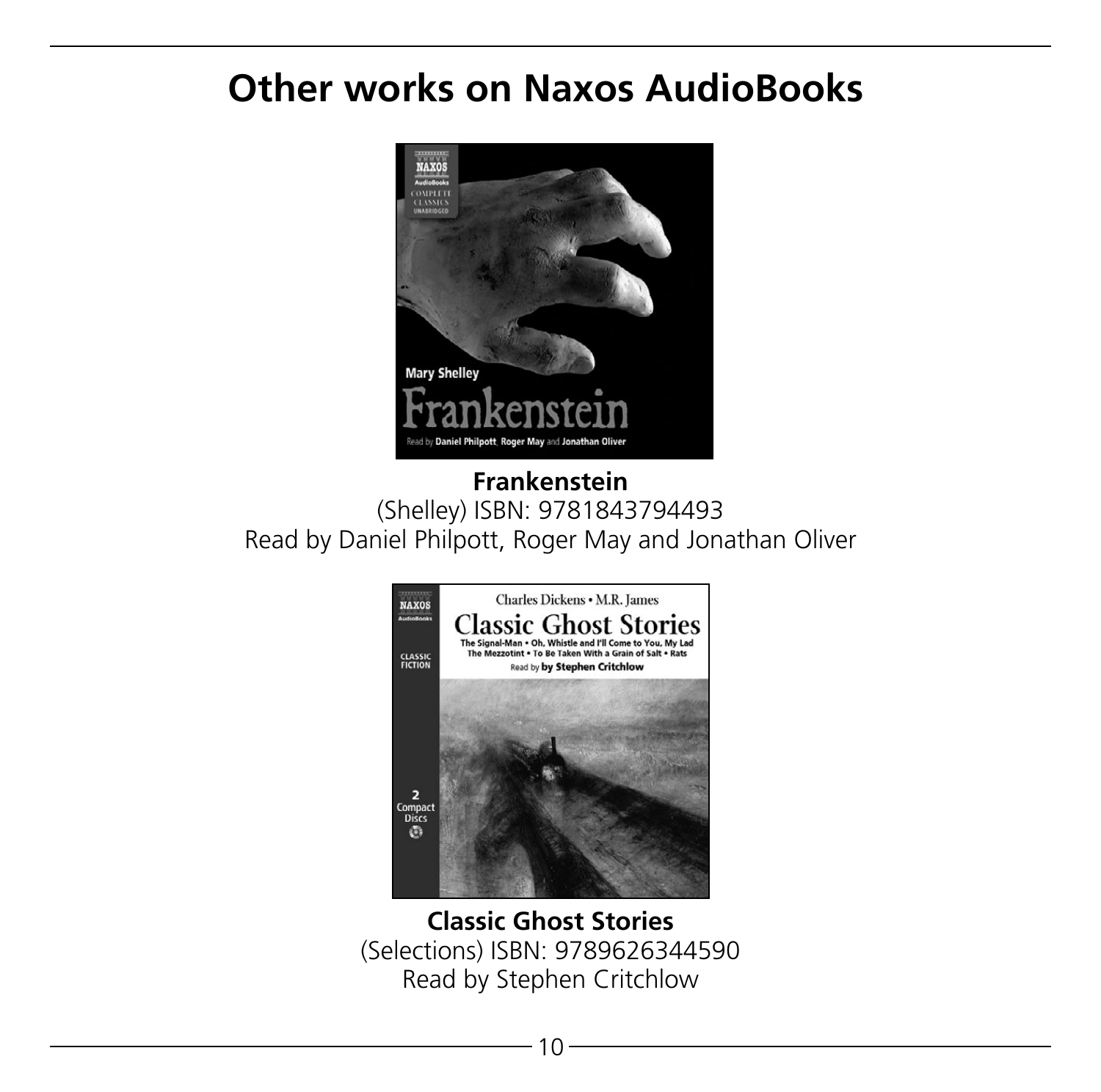

**The Moonlit Road** (Selections) ISBN: 9789626344941 Read by Jonathan Keeble and Clare Anderson



**The Fall of the House of Usher and Other Tales** (Poe) ISBN: 9789626342831 Read by William Roberts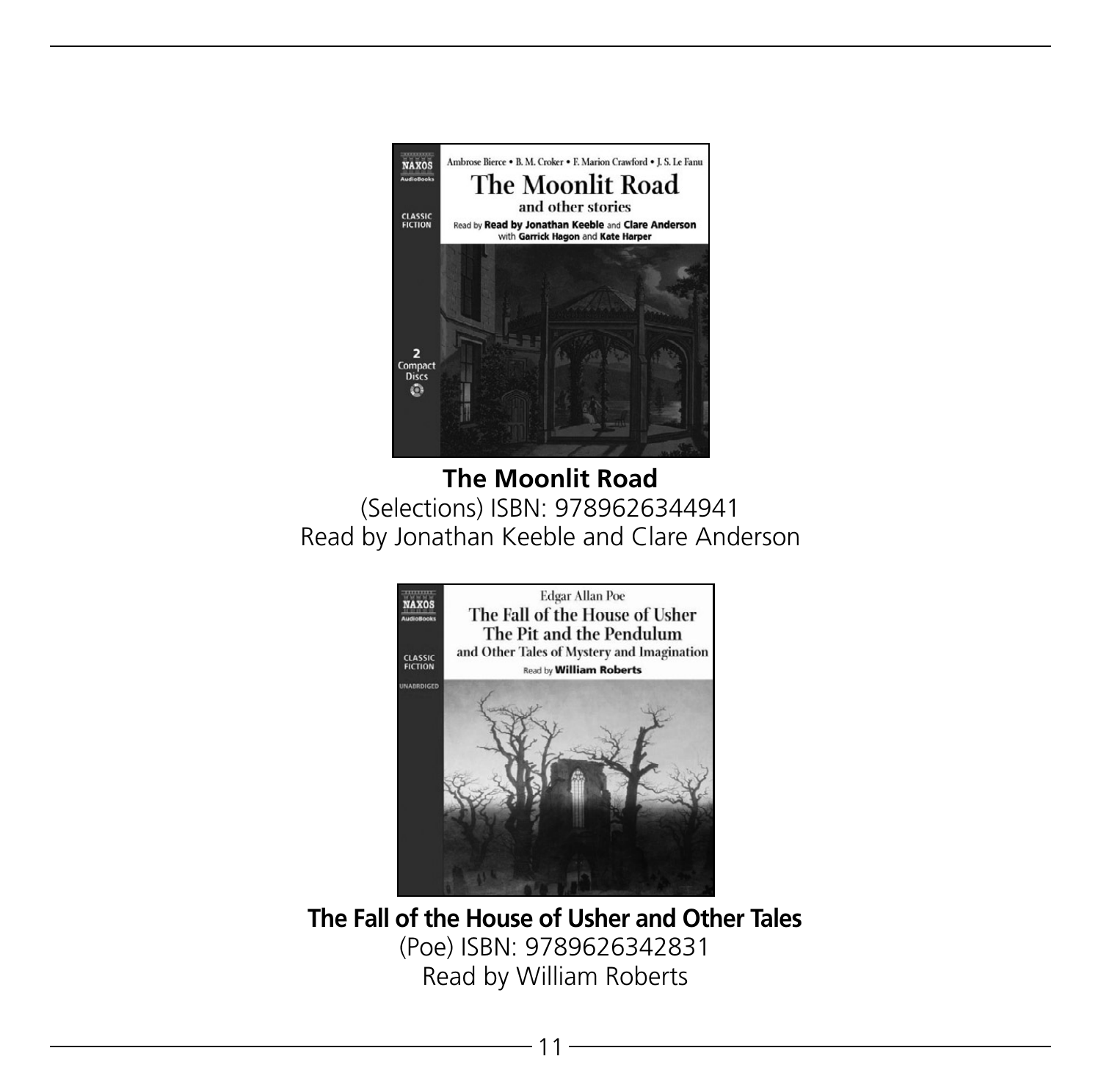

(Verne) ISBN: 9789626340332 Read by Harry Burton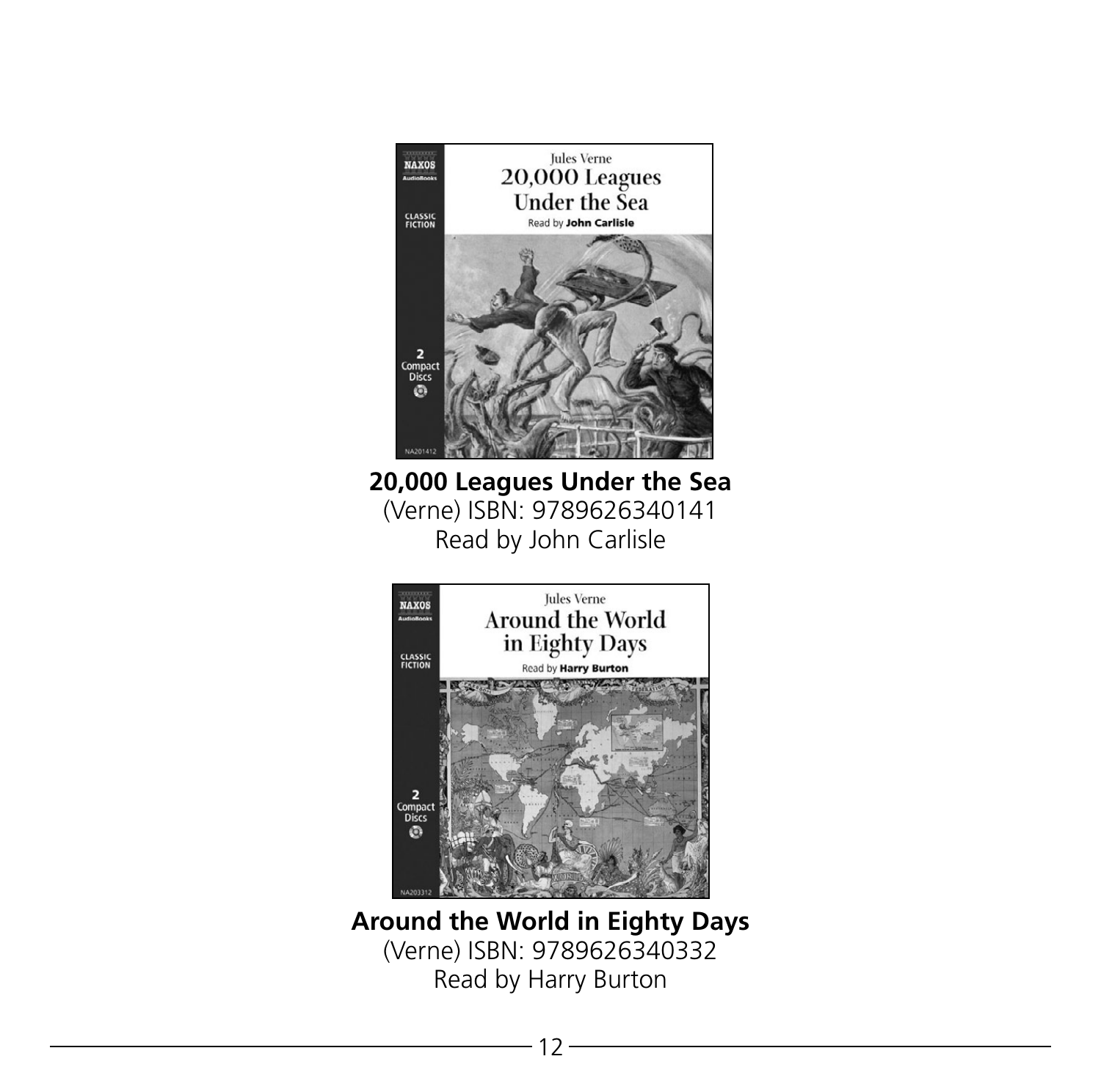For a complete catalogue and details of how to order other Naxos AudioBooks titles please contact:

**In the UK:** Naxos AudioBooks, Select Music & Video Distribution, 3 Wells Place, Redhill, Surrey RH1 3SL. Tel: 01737 645600

> **In the USA:** Naxos of America Inc., 1810 Columbia Ave., Suite 28, Franklin, TN37064. Tel: +1 615 771 9393

**In Australia:** Select Audio/Visual Distribution Pty. Ltd., PO Box 691, Brookvale, NSW 2100. Tel: +61 299481811

#### **order online at** www.naxosaudiobooks.com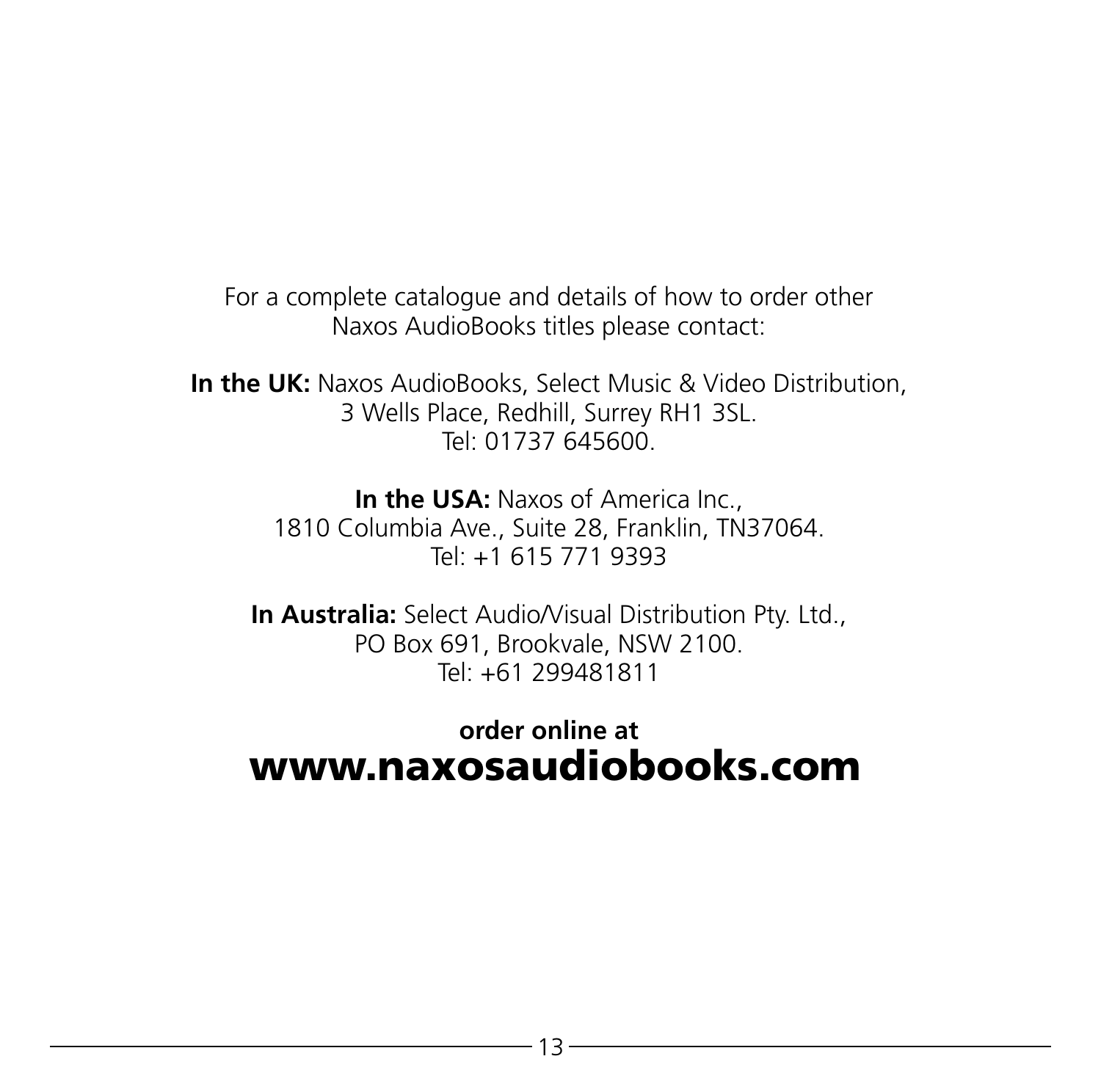## **Other works on Naxos AudioBooks**



**The Magus** (Fowles) ISBN: 9781843796336 Read by Nicholas Boulton



**The Strange Case of Dr Jekyll and Mr Hyde / Markheim** (Stevenson) ISBN: 9781843794455 Read by Roy McMillan



**The Call of Cthulhu and Other Stories** (Lovecraft) ISBN: 9781843794257 Read by William Roberts



**The Castle of Otranto** (Walpole) ISBN: 9789626343791 Read by Neville Jason

# www.naxosaudiobooks.com